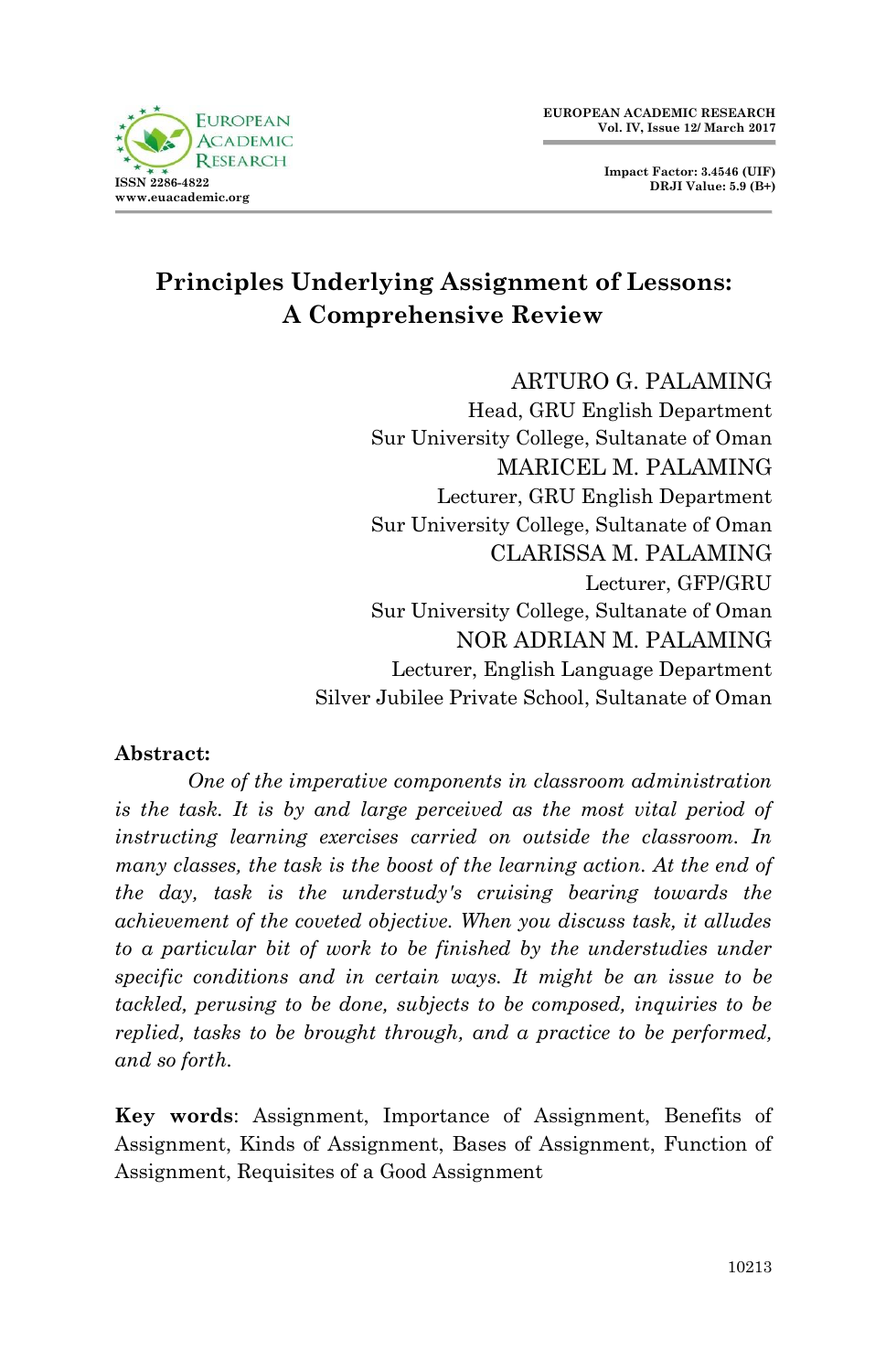## **INTRODUCTION**

In the language of Bossing (2000), the task applies to that part of the instructional movement dedicated to the unmistakable acknowledgment and acknowledgment of the understudy of the following unit of figuring out how to occur and of the procedures by which this learning might be accomplished generally viably. The significance of the task in the procedure of educating has stayed unchallenged. The task offers the best open door for providing guidance to learning exercises through the setting up of targets. It is likewise the deciding variable in coordinating the advancement of compelling review propensities.

Johnson and Michael (2005) attest that the task gives one of the instructor's superb chances to adjust work to individual capacities. The fundamental aims of the assignment are to give the students definite work to do and to guide and stimulate them to the performance of such which will result in educative experience. The assignment period should be devoted partly to motivate. The assignment should point out a goal to be reached and an ideal to be realized. It should be a spur to interest, a challenge to effort, and a guide to thought. In giving the assignment the teacher should try to bring out interesting aspect of the lesson and suggest interesting types of activities.

#### **STATEMENT OF THE PROBLEM**

This study determines the comprehensive review on the principles underlying assignment of lessons. Specifically, it answers the following sub-problems:

- 1. What are the bases in giving of assignment?
- 2. What are the kinds of assignment?
- 3. What are the functions of the assignment?

4. What are the things to be assumed in giving assignment?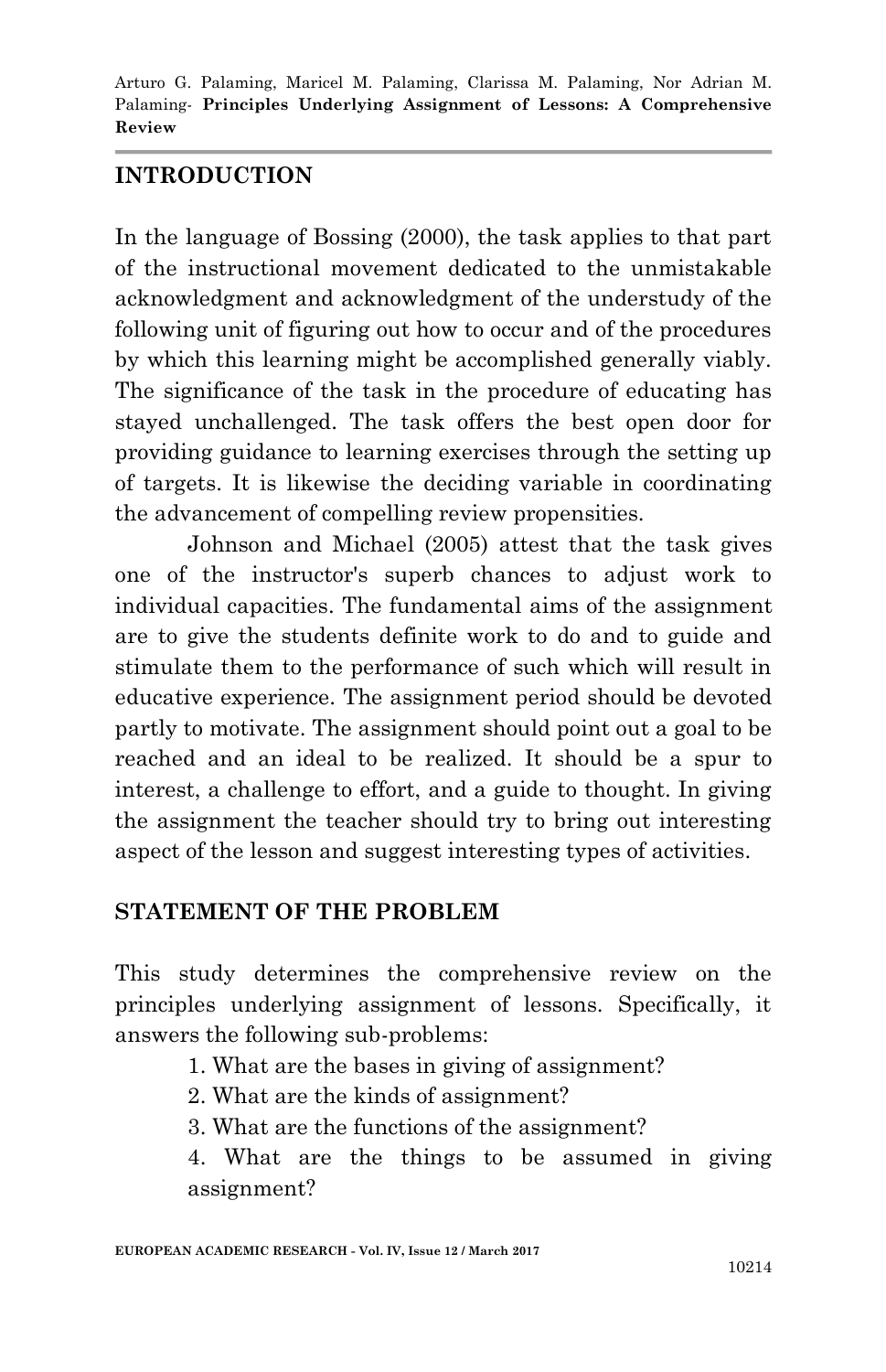5. What are the requisites of a good assignment?

## **IMPORTANCE OF THE STUDY**

The important of the assignment to the teacher cannot be overlooked. The development of good assignments is the essence of the teacher's work. Time, effort, initiative, and imagination are involved in the process. It is in the assignment that new work is developed and groundwork for understanding is realized. The task decides the figuring out how to be experienced by the understudies and the showing open door for the instructor to do great educating. It additionally gives a superb chance to handle pointers of interests when it is at its stature and to adjust work to individual needs and capacities.

Furthermore, the assignment gives the teacher opportunity to select from his wider and richer experience a range of activities that will meet the educational goals which have been established. The assignment has also been considered as a specification by the teacher of materials to be read or studied or works to be accomplished by the students. This somewhat narrow view of assignment making has resulted in almost complete domination by the teacher of assignment. Still widely used is the procedure of assigning a certain number of text pages or chapters to be read by students and little else. This is done despite the fact that overwhelming evidence supports clear cut objectives, student participation, and adequately explained assignments as valuable organizing factors in study and learning.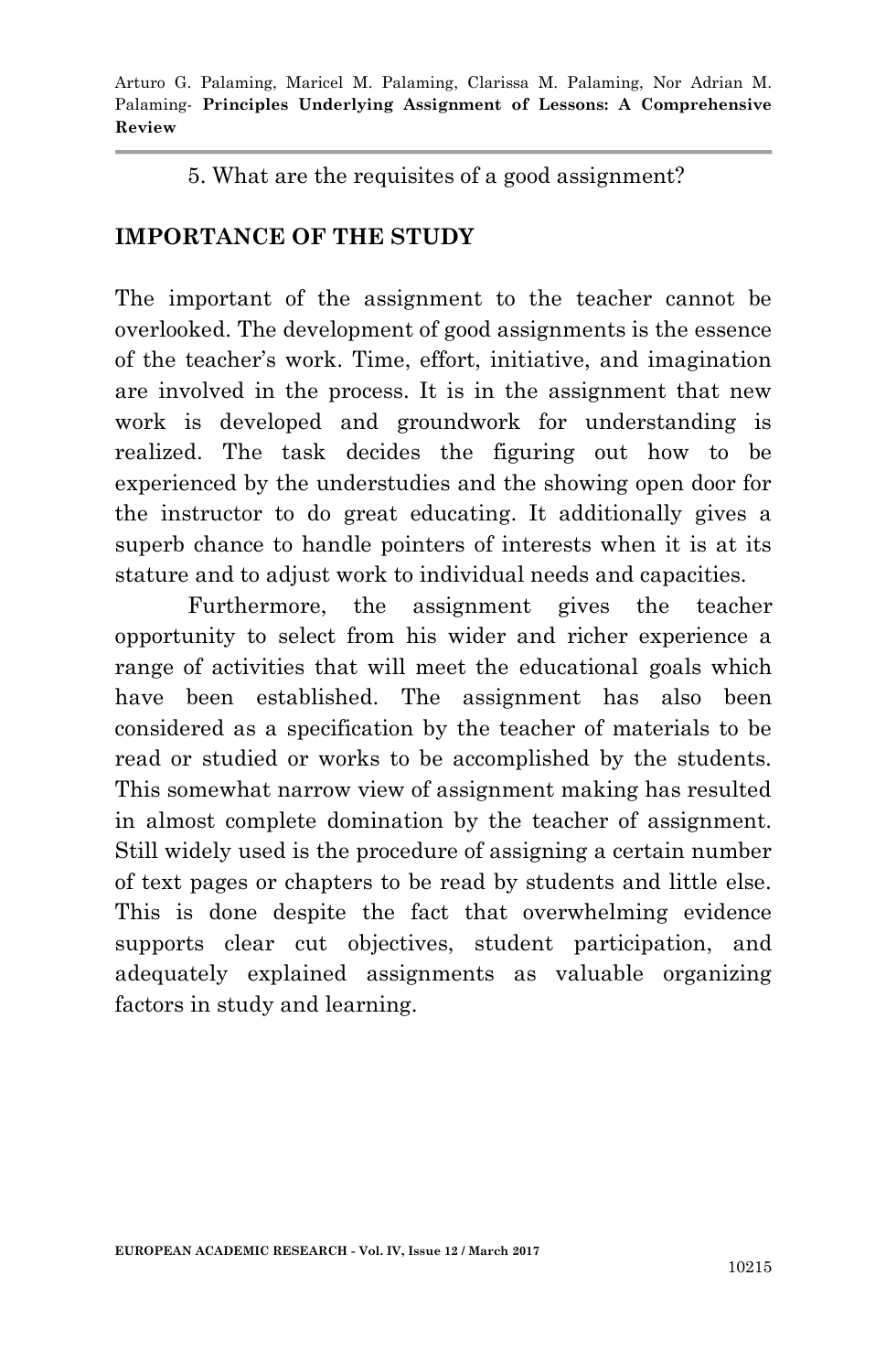#### **SUMMARY OF FINDINGS OF THE STUDY**

## **1. WHAT ARE THE BASES IN GIVING OF ASSIGNMENT?**

In giving an assignment to the students, the teacher needs to plan and have bases on assigning such work. The following are the suggested as bases of giving of assignment:

1. The students – the nature and method of assignment has to be adapted to the student's interest, need, and ability. The teacher has to see to it that the students have the ability to perform the task assigned to them.

2. The subject-matter – the kind and strategy for task must be based upon the way of the topic to be examined or of the movement to be performed. The task of ought to be not the same as each subjects. Troublesome topic and strategy require a shorter task.

3. The methods of teachings – the assignment should be adapted to the method of teaching to be employed by the teacher. If one is to use the project method, he cannot assign the lesson in the same way as he would assign one to be taught by the questions-and answer method.

4. The aim of the subject-matter – the assignment should be based upon the aims desired and the results expected. If drill work or a review is to be given the next day, the kind and length of assignment should be different from that given for a new lesson to be taken up. The subject matter and the learning activities should be chosen according to the aims.

5. The instructional materials accessible – the accessibility of materials should likewise be contemplated in giving the task, for at times an instructor doles out references which are not found outside the school or in the homes of the students.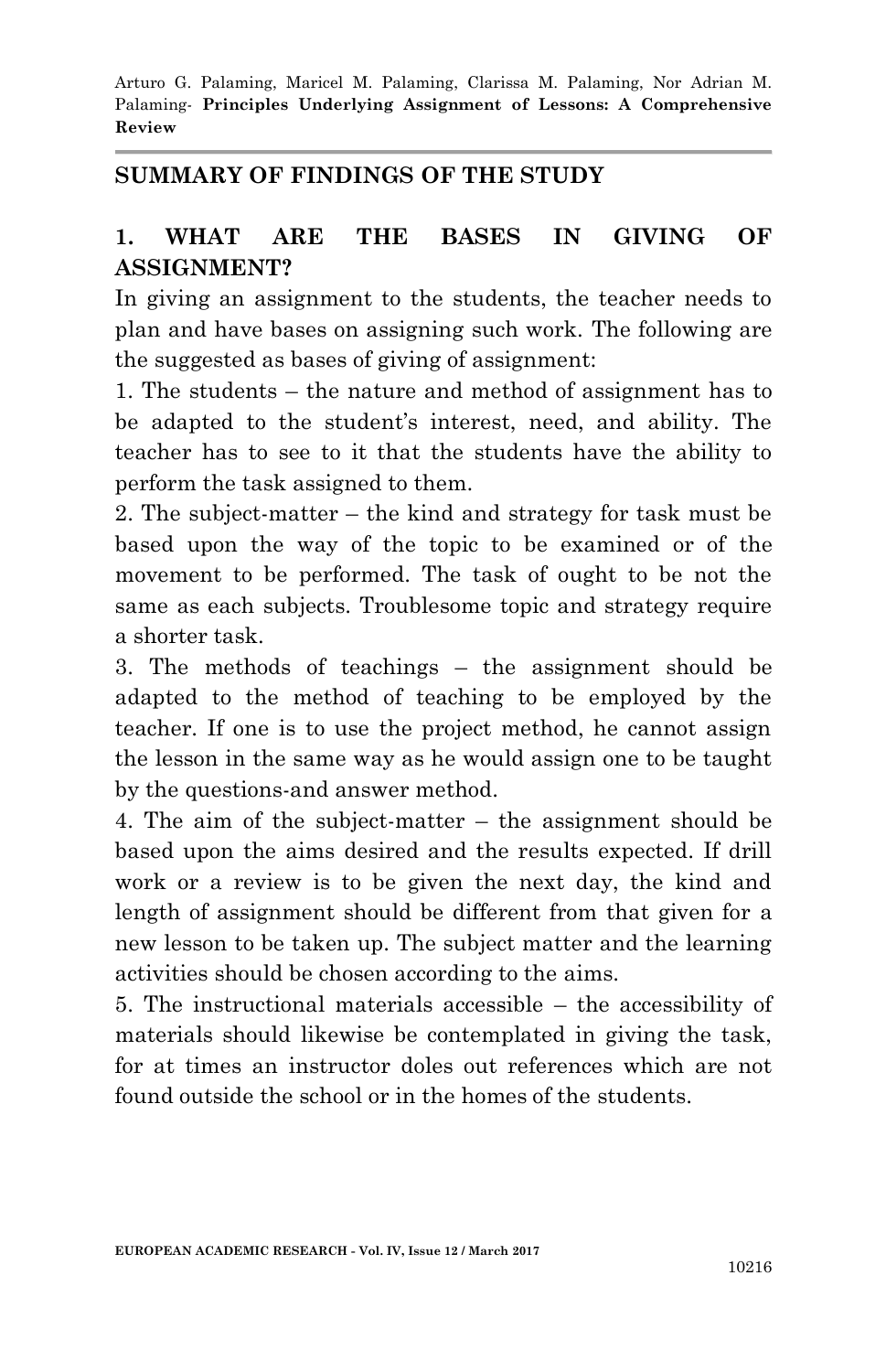## **2. WHAT ARE THE KINDS OF ASSIGNMENT?**

In giving an assignment for the students, the teacher needs to identify the kinds of work that the students should do. The following common types of assignments used in teaching are the following:

1. Page by page assignment – this type is sometimes called the course reading task. It assigns the quantity of pages to be secured. Page by page task is unsuitable, however late reviews have uncovered that this sort is still broadly utilized as a part of the schools and colleges.

2. Chapter assignment – this is another type of customary or course book task. Like the primary sort, it is still widely utilized as a part of colleges and universities. Arrangements for this kind of task are left totally to the understudies.

3. Problem assignment – this kind of task makes tracks in an opposite direction from the fundamental course reading thought. It energizes the utilization of references and empowers intelligent considering. In this sort the issue to be fathomed is the prime thought. Uncommon bearings and proposals are essential in this sort of task.

4. Tropical assignment – in this sort of task the point to be produced is the prime thought. This is additionally a type of course book task which is regularly given in social and characteristic science subjects.

5. Project assignment – this is an extraordinary kind of task which is best adjusted to professional courses, to characteristic science subjects, and the a few measures to sociology subjects and other consistent subjects. In this sort of task a venture is viewed as a unit.

6. Contract assignment – this type of task is broadly utilized as a part of individualized sorts of guideline with the principle motivation behind modifying the undertaking to the capacity and enthusiasm of the person.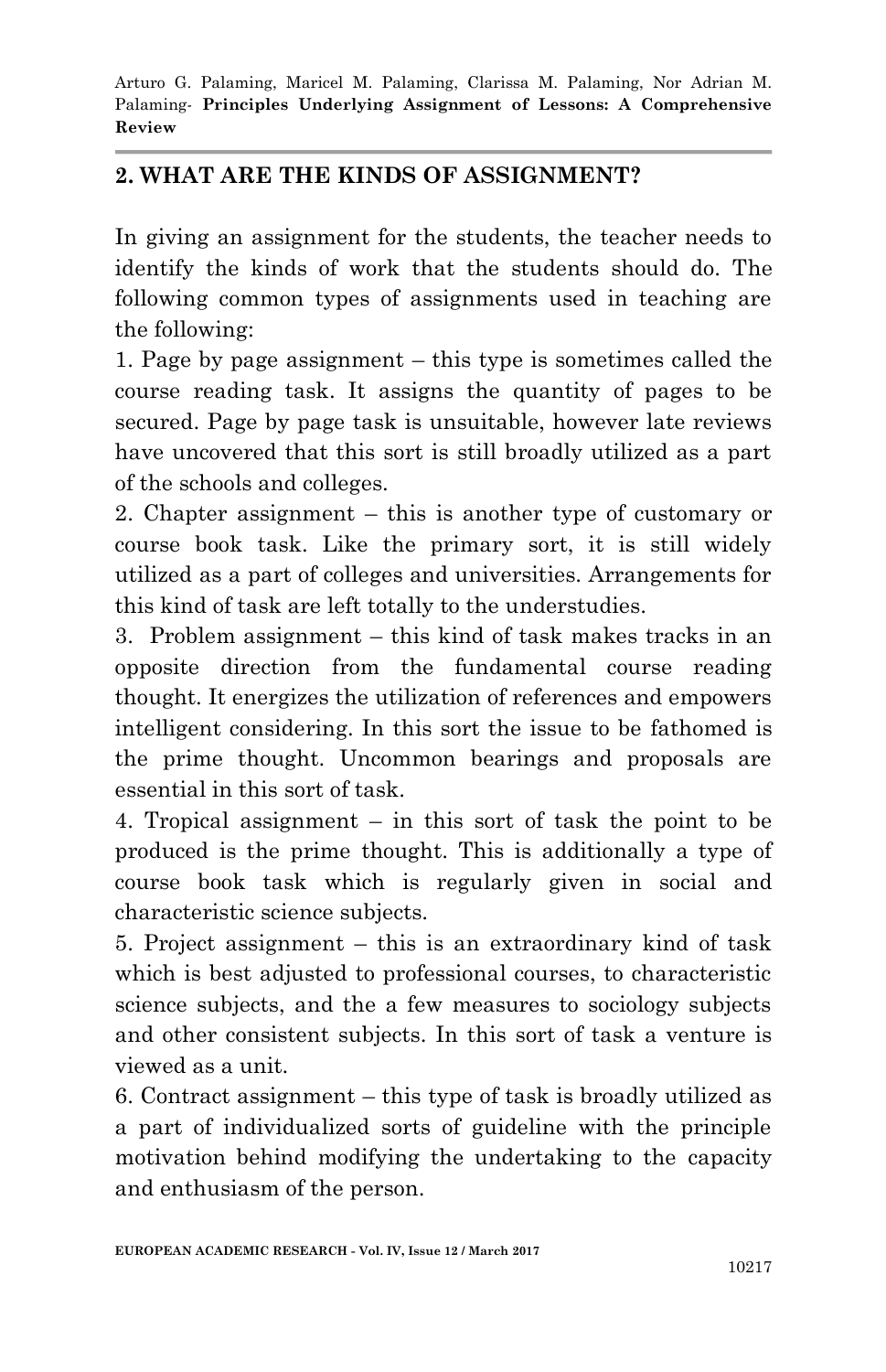7. Unit assignment – this type is related with the authority arrange and the cycle plan of direction. It is best adjusted to the subjects which are isolated into units. The alleged adaptable task is utilized with the unit task arrange.

8. Cooperative or group assignment – agreeable task is most habitually used in a mingled sort of recitation, or in a venture strategy for guideline. Task of this sort fortifies understudies to do their own reasoning and to arrange their materials. Here the understudies likewise take an interest in deciding attractive targets and in choosing what ought to be done to accomplish them. Helpful task can be used to advantage in numerous school and colleges understudies.

9. Syllabus assignment – syllabus task is frequently used in the school or college. In this sort of task, inquiries and references are given to direct the understudies. Here again control questions and different proposals are given to safeguard thoughtfulness regarding the vital purposes of the lessons.

10. Drill assignment – it is the motivation behind this task to reinforce the associations shaped during the time spent development in mental engine aptitudes. Retaining a lyric or dominance of certainties or straightforward mixes in the subjects are great cases of this sort of task. Penetrate task, as different sorts of task, ought to be propelled.

## **3. WHAT ARE THE FUNCTIONS OF THE ASSIGNMENT?**

According to Risk 'one of the purposes of the assignment is to teach the students how to study'. It is certain that the assignment should contribute materially to training students to this end. The following are other functions of an assignment:

1. To call attention to unmistakably and briefly to the understudies exactly what could possibly be done what they should do. The understudies must see unmistakably a few purposes behind the errand allotted them. The task ought to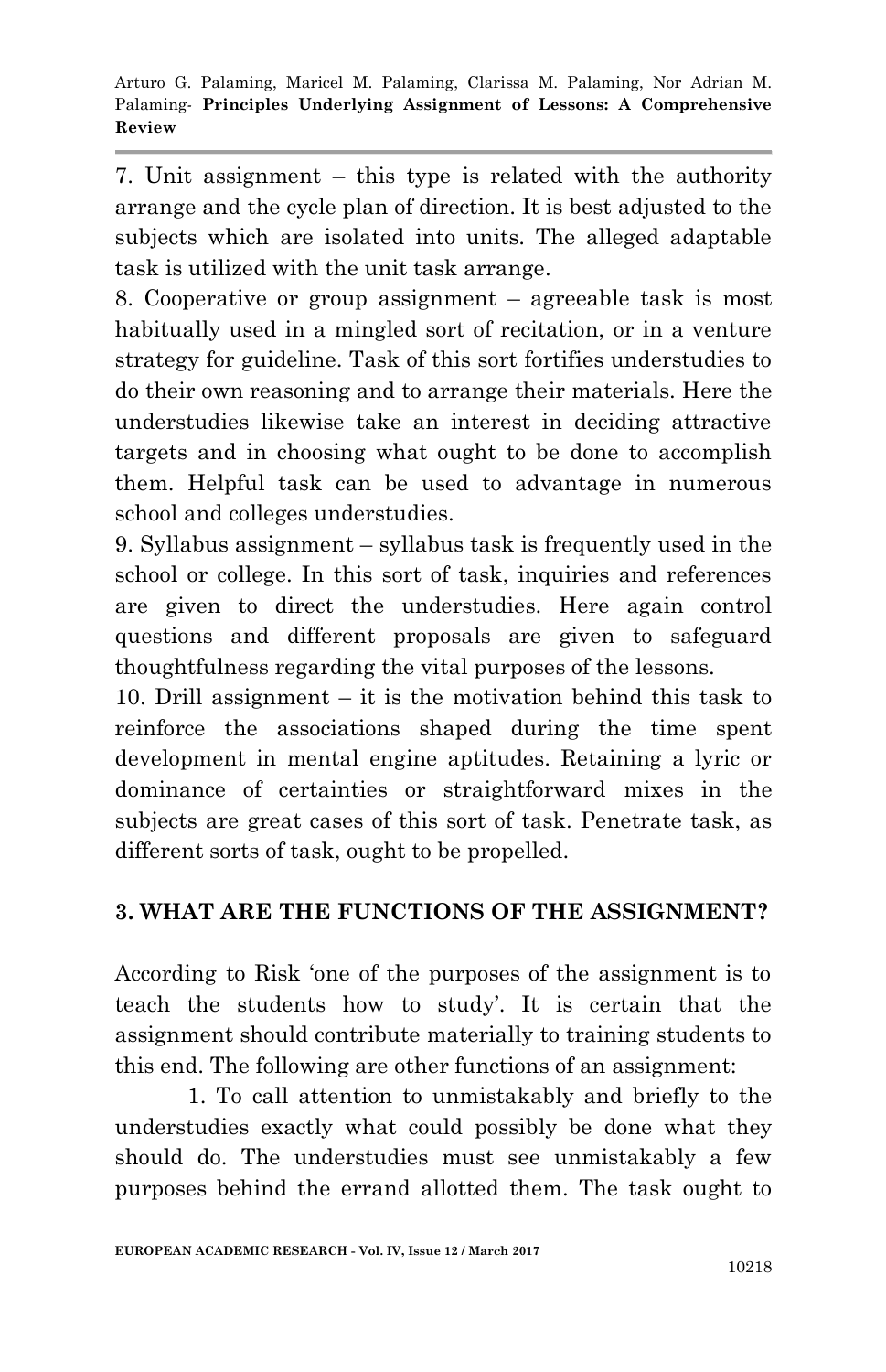empower understudies to see the reason for their review and some unmistakable goals to be accomplished. The targets of the lesson are basic in providing guidance and definiteness to the understudy's idea and exercises.

2. To show how the work is to be done. The methodology to be trailed by the understudies in taking every necessary step allocated must be disclosed by the educator to make the review time frame powerful. For all intents and purposes every single late essayist and specialists consider the main capacity of the task to give of particular and adequately definite headings to empower the understudies to meet brilliantly the issues in the propel lesson or unit.

3. To make the students see why they should do the work. The purpose of the lesson assigned must be made known to the students and be recognized by them so that their interest may be stimulated. Motivation is a definite function of the assignment. To require a student to do something without regard to his interest is unsound educational practice.

4. To associate the new lesson with one simply finished so that the understudy may pick up an entire perspective of the subject. This alludes to the incorporation of the past and new lesson or to the standards of the apperceptive learning. The mental guideline of apperceptive is in this way given full acknowledgment in the task work. Where the components of apperceptive experience are available, the educator needs to coordinate the understudies in the utilization of such for interpretive purposes. At the point when this is legitimately done, the understudy more often than not finds the authority of the new components a moderately simple undertaking.

5. To make the correct demeanor toward the execution of the work allotted. The longing or enthusiasm to make the fundamental strides must be made in the understudies. The understudies should understand the centrality of the assignment and they should see the certifiable advantages of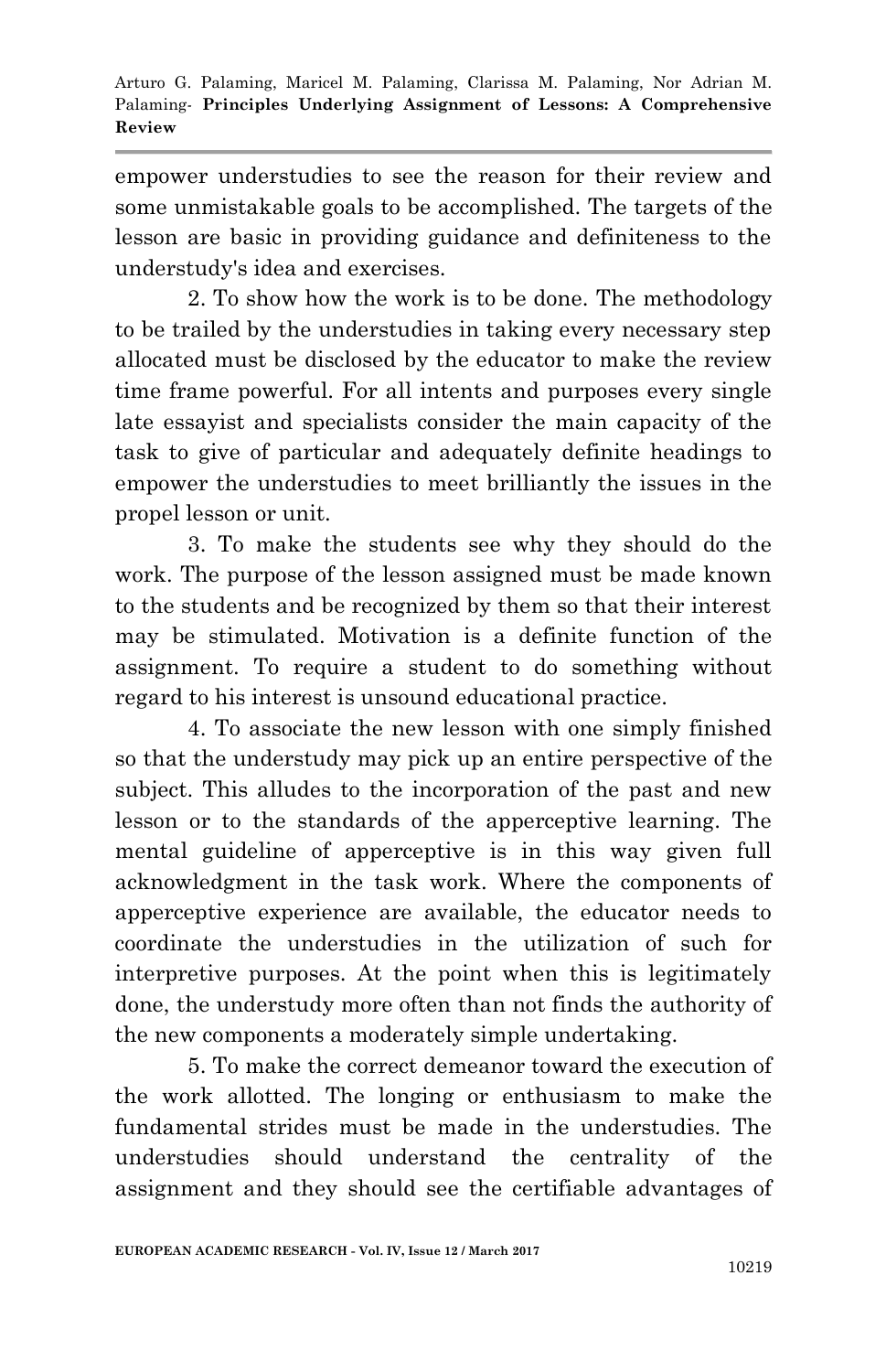the push work. This affirmation is yet one of the numerous technique for giving driving force.

6. To envision exceptional troubles in the propel lesson, and to propose approaches to defeat them. Each new lesson doled out expects new components to be aced. The nearness of new challenges offers a street back to the understudies. The task is completely deficient that does not furnish the understudies both with information of these challenges and with a few proposals by which they might be overcome. The capacity to apply this capacity of the task viably requires an authority of the components required in any period of learning.

7. To give satisfactory arrangements to individual contrasts. Another essential capacity of the task is the acknowledgment of individual contrasts. All reviews in mental estimations concur that among understudies there exist boundless contrasts in knowledge, inclination, and dispositions. Indeed, even interests of understudies are observed to be generally different. Understudies work with more life, simplicity, and joy when the things they do are in congruity with their interests. It is, in this manner, exceedingly imperative that the task accommodates these changed intrigue, aptitudes, and capacities of the understudies.

# **4. WHAT ARE THE THINGS TO BE ASSUMED IN GIVING ASSIGNMENT?**

When a teacher assigns a lesson in textbook or other sources he must assume the following:

1. That the students can take every necessary step freely, to handle its idea and meaning and to appreciate its thoughts and translate them. The educator must be mindful so as to request that the understudy do things which the previous is sensibly certain the last can do.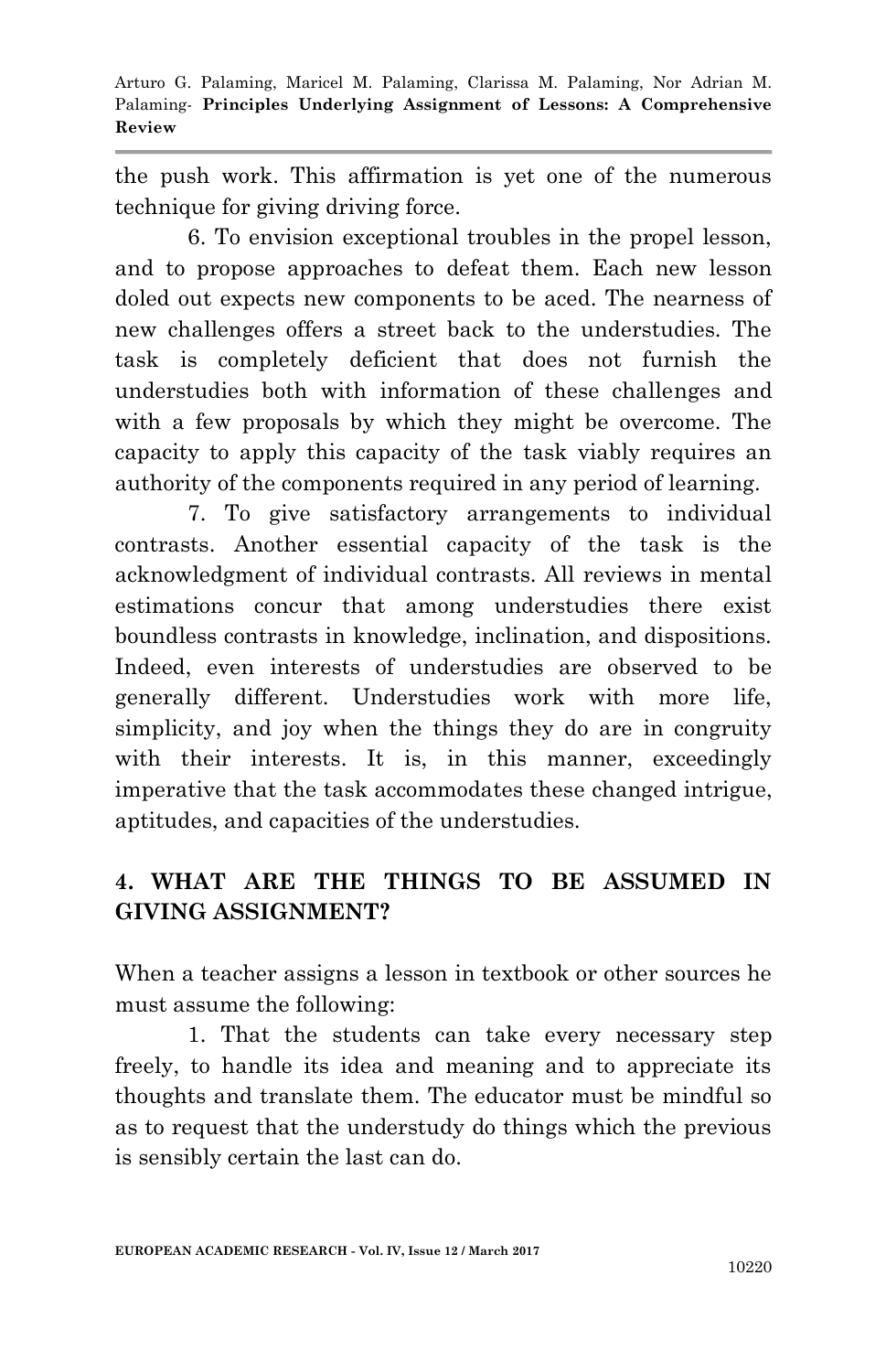2. That the students have room schedule-wise, the capacity, the important means, and a positive chance to set up the lesson allocated.

3. That the understudies will be responsible for the task. To appoint a lesson and not request a representing the work doled out is more regrettable than an exercise in futility and is an infringement of sound teaching method.

4. That the teacher has mastered the subject-matter sufficiently well to know how to plan the work to be assigned and how to divide the unit into lesson units.

5. That the instructor, in all trustworthiness, has made planning for doling out the lesson; has measured the lesson deliberately, not by the quantity of pages or parts or of issues, yet by the measure of speculation and mental vitality and time required for its arrangement; and has shaped an arrangement of study for the class that is sensible, useful, and suggestive.

# **5. WHAT ARE THE REQUISITES OF A GOOD ASSIGMENT?**

The assignment is studied in advance and planned with as much care as any other phase of instruction. A good assignment must conform to the following requisites:

1. The assignment should be perfectly clearly and definite. This can be made so by giving study questions or problems.

2. The assignment should be concise but detailed enough to enable the students to understand the task assigned.

3. The assignment should be well understood by the students. This is an important factor for the teacher to bear in mind.

4. The assignment should be adjusted to the time available to the students. Most of the students carry five or six subjects.

5. The assignment should be well planned and well organized. A not well-planned and unorganized assignment will only lead